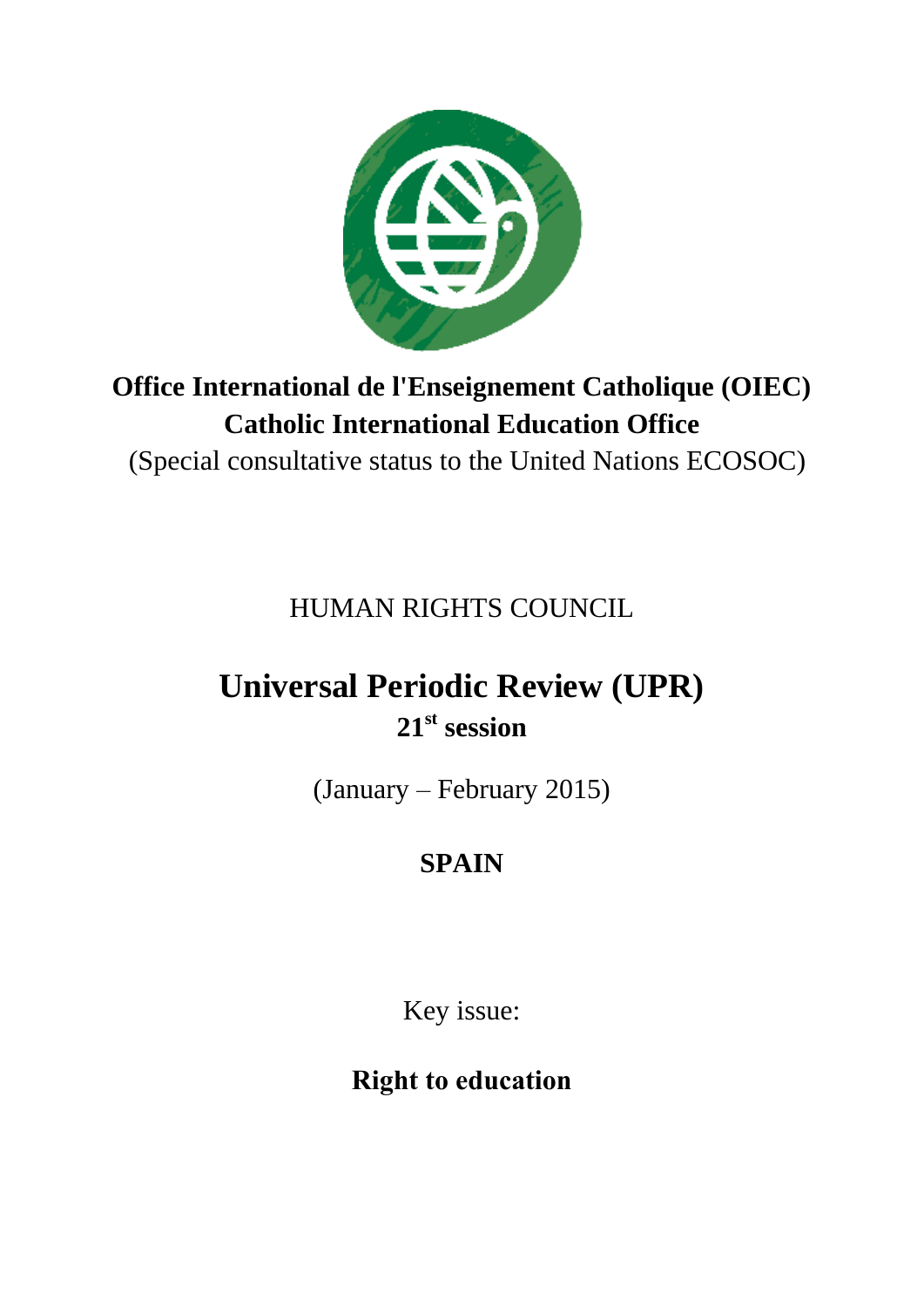1. **Catholic International Education Office (OIEC)** is a NGO with special consultative status to the Economic and Social Council of United Nations (ECOSOC). Founded in 1952, OIEC represents world-wide Catholic education and its aim is to promote educational catholic projects in relation with the principles of the United Nations. OIEC is present in 103 countries and represents about 50 millions pupils and students in more than 210.000 schools around the world. OIEC's priorities issues are: Education for all (and its application in the field of human rights education, peace, justice, solidarity and sustainable development); Freedom of education; Freedom of religion; and Dialogue of cultures.

2. On UPR's process, OIEC is focused on two issues: Education for all and freedom of education. The information contained in this document had been provided by the FERE-CECA (the Spanish Federation of Religious in Education – Heads of catholic educational institutions). There are 820.158 students in FERE-CECA: 561.068 in primary education, 55.087 in secondary education, and 204.003 in higher education. The FERE-CECA is member of the State Council of Educational Establishment "Consejo escolar del Estado".

### **Quality of education (including freedom of education and access to education for people with specific needs)**

#### **A. Freedom of education**

3. The international Covenant on Economic, Social and Cultural Rights, ratified by Spain in 1977, in its article 13 (3, 4) provides that : *"The States Parties to the present Covenant undertake to have respect for the liberty of parents and, when applicable, legal guardians to choose for their children schools, other than those established by the public authorities, which conform to such minimum educational standards as may be laid down or approved by the State and to ensure the religious and moral education of their children in conformity with their own convictions.*

*No part of this article shall be construed so as to interfere with the liberty of individuals and bodies to establish and direct educational institutions, subject always to the observance of the principles set forth in paragraph I of this article and to the requirement that the education given in such institutions shall conform to such minimum standards as may be laid down by the State."*

3. Article 27 of the Spanish Constitution recognizes the right to education and freedom of education, such as the right to build educational institutions, a right which that is interpreted as a right to create, lead and develop an ideology for the schools.

4. The whole private schools, including catholic institutions, have rights and obligations. They can develop their own educational project based for example on catholic ideology as long as it matches with the principles of the constitution. They can also conclude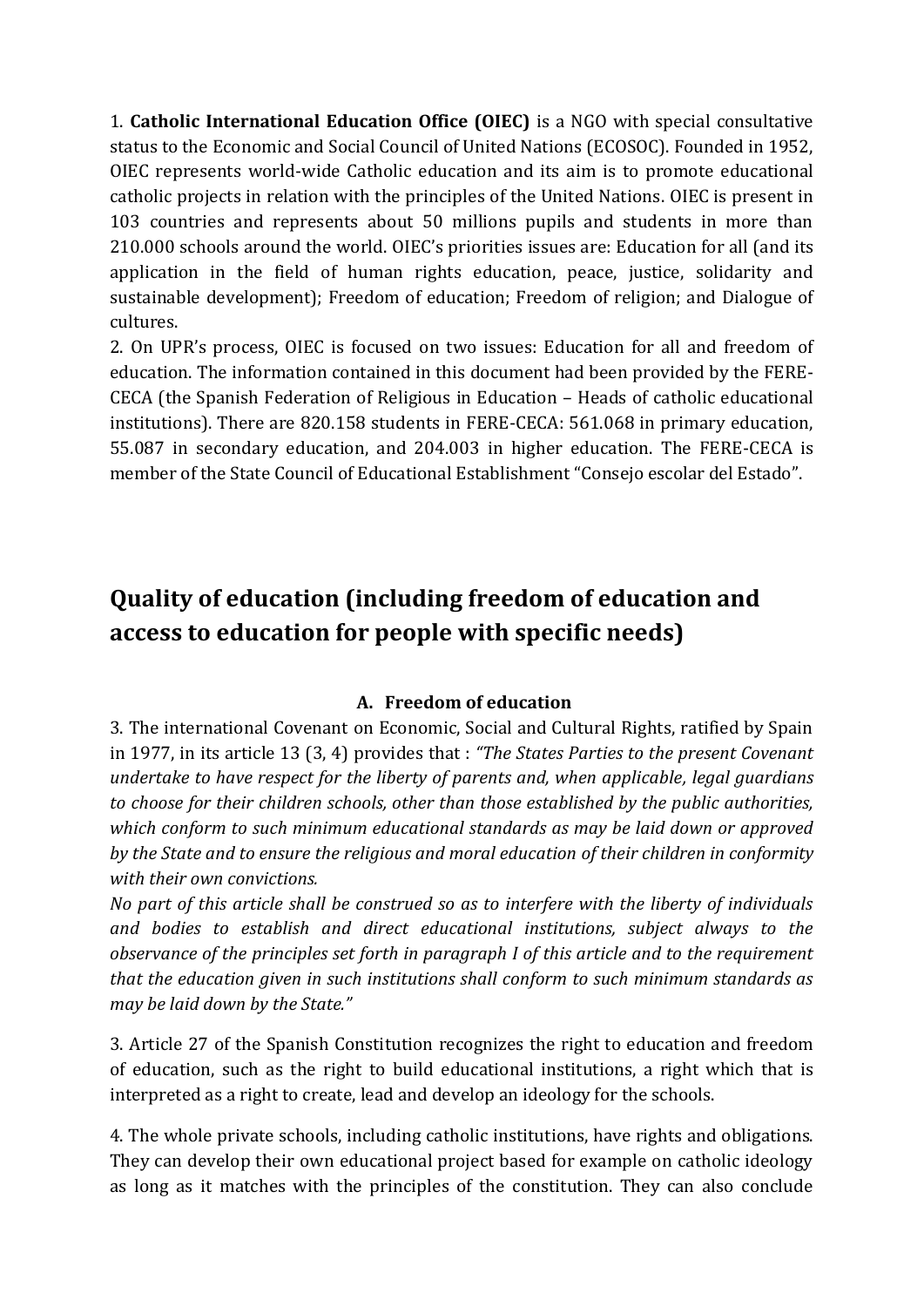contract with State (Called "Concertation"), whereby government commits to pay teachers' salaries and a number of others expenditures of school. As for the school, it agrees to observe certain obligations regarding student enrolment, establishment of school board, and guarantee of free education.

5. The funding from the administration to the schools is unfortunately inadequate to cover all expenditures. Moreover, the "Concertations" are only possible for compulsory levels (compulsory primary and secondary education that is until the age of 14). Yet, almost all autonomous communities also manage early childhood education (0 to 3 years) and vocational training, some even High School Diploma.

6. The Spanish New Institutional Act related to the improvement of educational quality of 2013 states that:

- Freedom of education regards as a projection of ideological, religious and pedagogical freedom, and a projection of right to freely express and disseminate the wills, ideas, opinions and pluralism, "so that neither the state nor public or private institutions impose a type of education".
- The right of families to make the best choice for the education of their children ensuring children's education and teaching in respecting of their religious, philosophic and pedagogical beliefs, and recognizing families' right to choose the schools different from those founded by the government.

7. This Act has led progress in educational and pedagogical models chosen to tenure every school. That has set up the public funding of co-educational schools (either boys or girls students). However, the vast majority of schools (especially catholic schools) have students of both genders.

#### **B. Access to education for Students with special needs, with certain disabilities or with social inequality or exclusion**

8. Spanish laws on students' enrolment require schools to accept students without any discrimination (economic, social and religious).

9. Students with special needs in education, with certain disabilities or with social inequality or exclusion have the same rights like any other students. Moreover they receive a legal offer relating to the aids.

10. However, in reality, these students face so many difficulties to choose their schools because all the schools do not have the necessary resources, whether human or material. Consequently, these students are automatically kept aside for the schools categorized as institutions of integration or specialized institutions. From this point, the school boards whose main mission is to ensure enforcement of the law and to avoid that students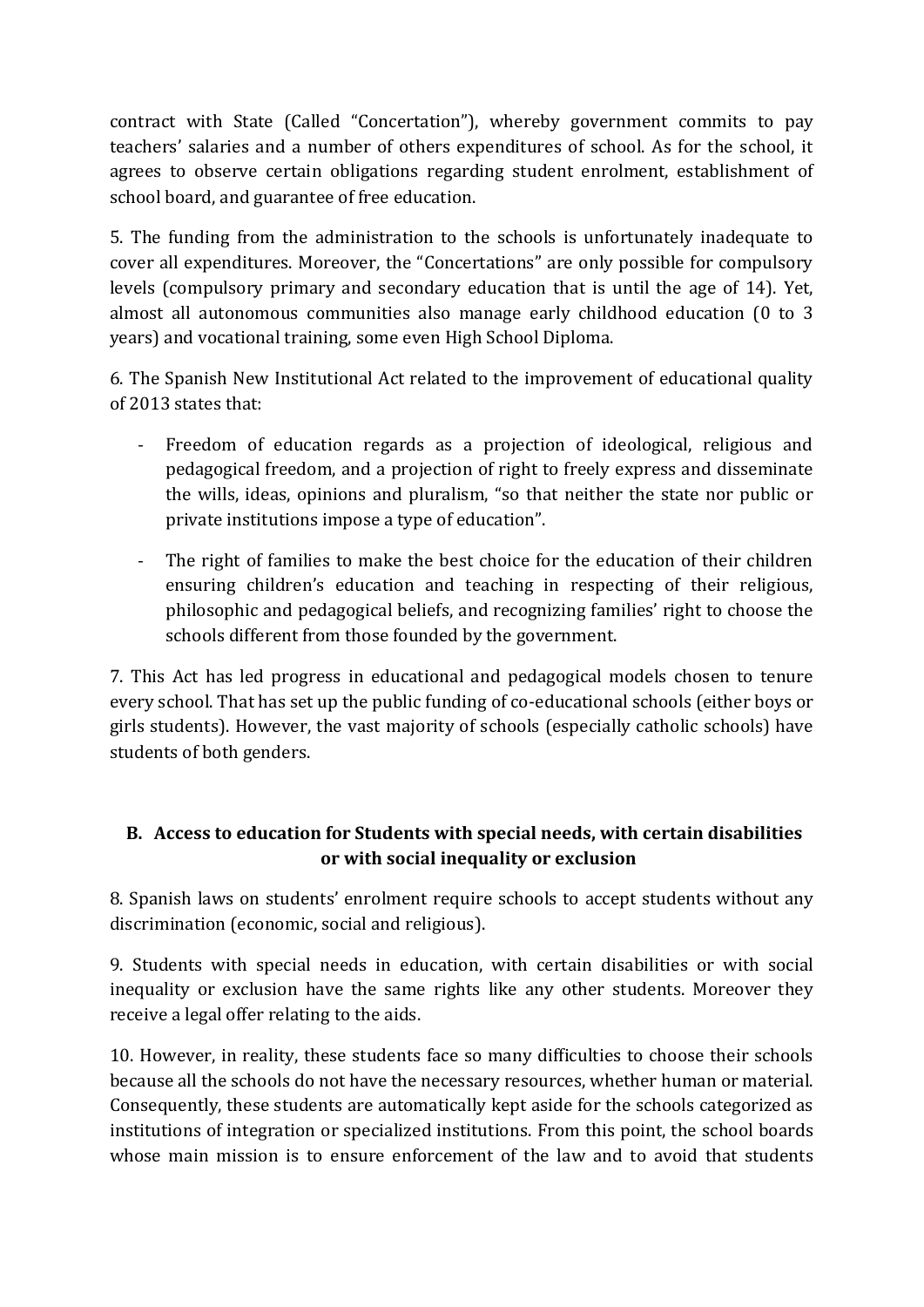being out of school, regularly go beyond their functions and choose the institution in which the students are going to be enrolled.

11. Besides this, the economic crisis known since 2008 causes a gradual reduction of resources awarded to schools that help students with difficulties: for instance, removing academic support teachers (therapeutic pedagogy, speech), scholarships for the canteen, aid for acquisition of machinery and equipment, etc. The situation becomes really awkward in some autonomous communities; especially those hosting institutions cannot rely on additional funding from the families

#### **C. The detail of proposals of OIEC's regarding the enhancement of the Spain News Institutional Act related to the improvement of educational quality of 2013**

12. With the News institutional Act (which has not yet entered into force), the freedom of education and the fight against discrimination in education have been established effectively in Spain even though there are areas that could be improved. The main area, as already mentioned, is economic conditions which ensure the complete freedom of parents in their choice. The others areas are:

#### 13. **The autonomy of schools**

- Own distinctive character and ideology: enhance acceptance (not only « the respect ») by parents and children.
- Educational project of the school: more autonomy.
- All academics abilities: at all levels, High School Diploma included.
- Right of Holders: include an article as integral part of the legislation that may expressly stating that :
	- o The creative freedom of schools
	- o The rights of the holders to outline their own distinctive character understood as the right of holders of private school, based on the principles of the Constitution related to fundamental rights and to the service of Truth, to endow school with specific character and orientation not restricted to religious and moral aspects of the educational activity and that may be extended to the different aspects of this activity.
	- $\circ$  The student's admission in accordance with its own distinctive character.
	- o Pedagogical autonomy and differences in curriculum always respecting the minima established by State.

#### 14. **Students' enrolment**

- Presentation of conditions for students' enrolment in the school itself and not in the official institutions.
- Avoid the phenomenon of « areas » and allow the choice of school independently of the residence location.
- No discrimination under international treaties.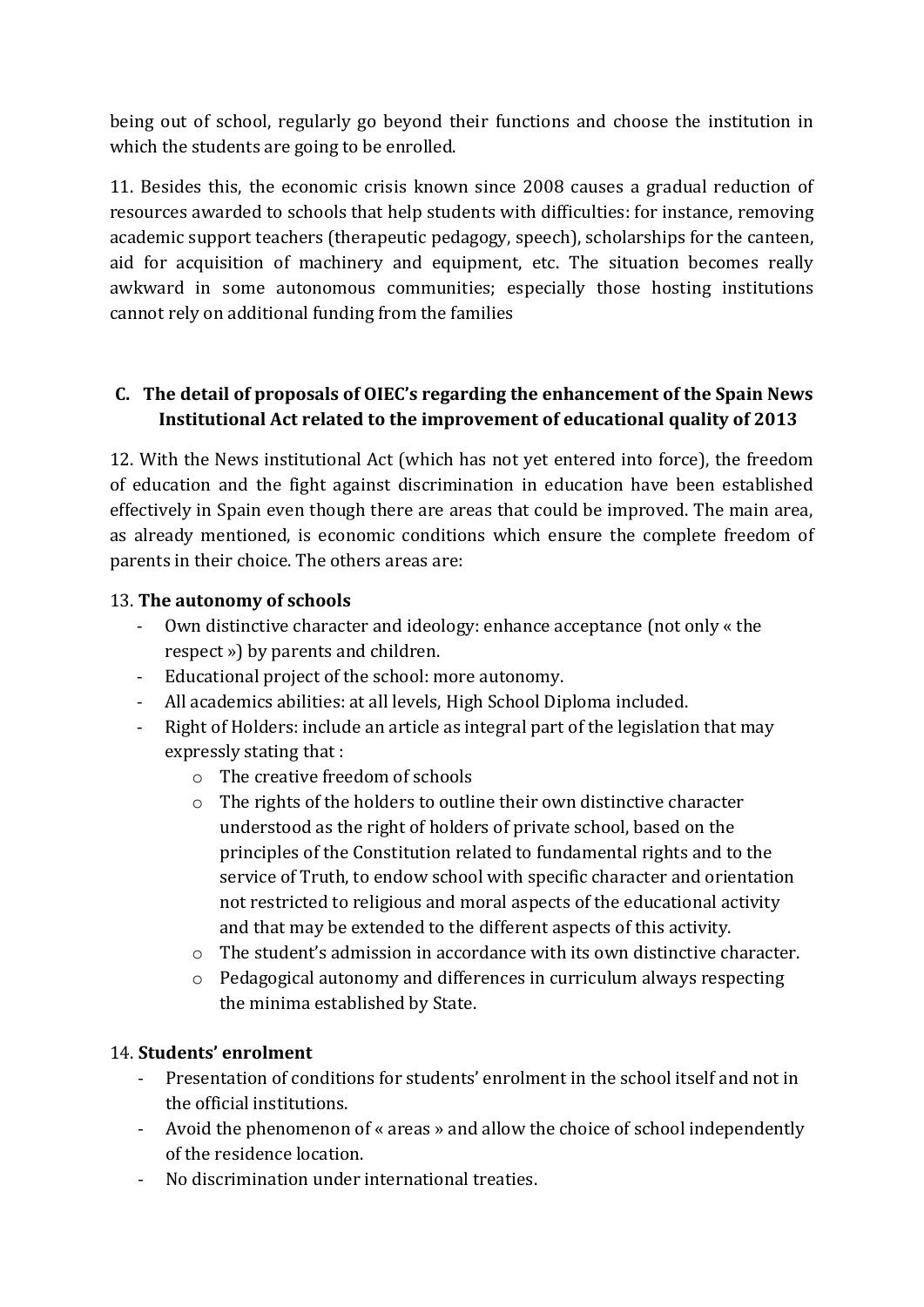- Review of legal enrolment criteria.
- Approval of the educational project, not only its « respect » like indicated in the Institutional Act related to Education, but also "to include the specificity of school regarding to the private schools of Concertation".

#### 15. **The curriculum**

- Handling education as « a service of general interest » (services' law, Eu's directive on services and the Agreement of the committee) and not as "a public service" which would allow the government to take the rights of private entities and individuals.
- The curriculum must be in harmony with the Spanish constitution (art. 27) and not only depending to the program of "availability of places".
- Include freedom of education into the principles of the Institutional Act of right to education obtained by the news Act related to the improvement of educational quality of 2013.

#### 16. **Regime of « Concertation »: content**

- Garantee free vocationnal or technical training (average and higher grade of training cycle)
- Ensure access to "contracts of Concertation" to fulfilling the basic needs of schooling, and taking into account the fact that "school fulfils the basic needs of schooling when acquiring an equivalent request to public school of the district.
- increase the term of the « contracts of Concertation » and the automatic renewal
- Extend the free schooling (in whole or in part) to early childhood education (0 to 3 years) and to High School Diploma
- Update the contract of concertation with regard to the economic needs for operational expenditure.
- Allow in financial levels with public funds, volunteers aids from families to the centers in all autonomous communities in Spain without any legal constraints.

#### 17. **Complementary and afterschool activities, services**

- Clarify and make the scheme of complementary and afterschool activities and complementary services more flexible. More autonomy and clear boundaries. The intervention of the authority will be limited to verify the willingness and not the profit.

#### 18. **The penalties**

Amend the current penalties of Concertation system.